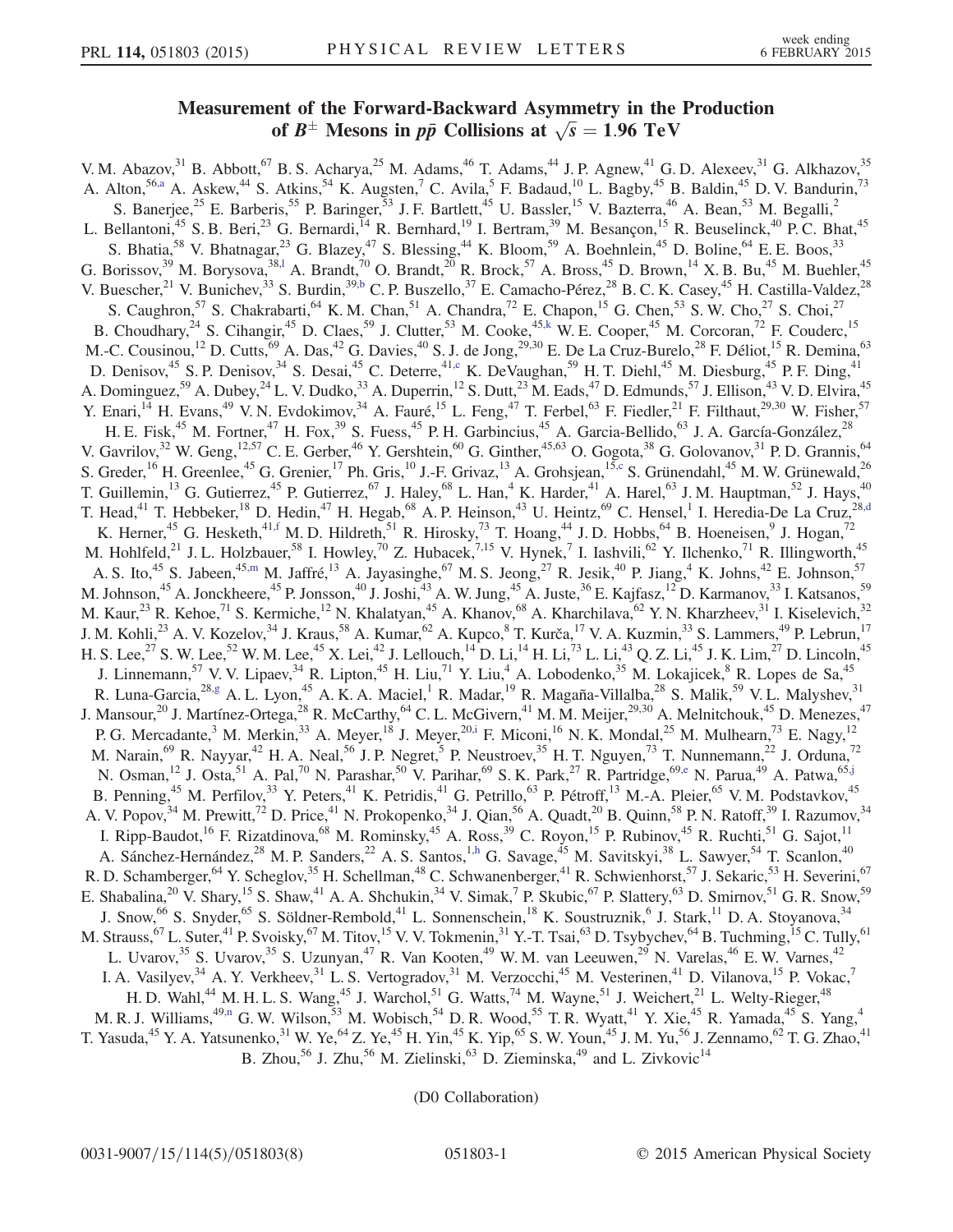<sup>1</sup>LAFEX, Centro Brasileiro de Pesquisas Físicas, Rio de Janeiro, Brazil <sup>2</sup>Universidade do Estado do Rio de Janeiro, Rio de Janeiro, Brazil<br><sup>3</sup>Universidade Esdaral do APC, Santo André, Prazil <sup>3</sup>Universidade Federal do ABC, Santo André, Brazil<sup>4</sup> University of Science and Technology of China, Hefei, People's Republic of China<br> $5L<sub>binar</sub>$  is a log Andes Reseté, Colombia  $^{5}$ Universidad de los Andes, Bogotá, Colombia  $^{6}$ Charles University. Equally of Mathematics and Physics. Center for Barticle Charles University, Faculty of Mathematics and Physics, Center for Particle Physics, Prague, Czech Republic <sup>7</sup>  $C$ zech Technical University in Prague, Prague, Czech Republic <sup>8</sup>Institute of Physics, Academy of Sciences of the Czech Republic, Prague, Czech Republic <sup>9</sup>Universidad San Francisco de Quito, Quito, Ecuador <sup>2</sup>Universited San Francisco de Quito, Quio, Ecuador<br>
<sup>2</sup>Université Blaise Pascal, CNRS/IN2P3, Clermont, France<br>
<sup>13</sup>LPSC, Université Joseph Fourier Grenoble 1, CNRS/IN2P3, Institut National Polytechnique de Grenoble, Gre <sup>30</sup>Radboud University Nijmegen, Nijmegen, the Netherlands<br><sup>31</sup>Joint Institute for Nuclear Research, Dubna, Russia<br><sup>31</sup>Institute for Theoretical and Experimental Physics, Moscow, Russia<br><sup>32</sup>Institute for Theoretical and E  $\begin{array}{c} \text{ }^{40} \textit{Imperial College London, London SW7 2AZ, United Kingdom}\\ \text{ }^{41} \textit{The University of Manchester, Manchester M13 9PL, United Kingdom}\\ \text{ }^{42} \textit{University of Arizona, Tucson, Arizona 85721, USA}\\ \text{ }^{43} \textit{University of California Riverside, Riverside, California 92521, USA}\\ \text{ }^{44} \textit{Florida State University, Tallahassee, Florida 32306, USA}\\ \text{ }^{45} \textit{Fermi National Accelerator Laboratory, Batavia, Illinois 60510, USA} \end{array}$ <sup>16</sup>University of Illinois at Chicago, Chicago, Illinois 60607, USA <sup>47</sup>Northern Illinois University, DeKalb, Illinois 60115, USA  $^{48}$ Northwestern University, Evanston, Illinois 60208, USA  $^{49}$ Indiana University, Bloomington, Indiana 47405, USA <sup>50</sup>Purdue University Calumet, Hammond, Indiana 46323, USA<br>
<sup>51</sup>University of Notre Dame, Notre Dame, Indiana 46556, USA<br>
<sup>52</sup>Iowa State University, Ames, Iowa 50011, USA<br>
<sup>53</sup>University of Kansas, Lawrence, Kansas 66045, 57 Michigan State University, East Lansing, Michigan 48824, USA  $^{58}$ University of Mississippi, University, Mississippi 38677, USA<br> $^{59}$ University of Nebraska, Lincoln, Nebraska 68588, USA  $^{60}$ Rutgers University, Piscataway, New Jersey 08855, USA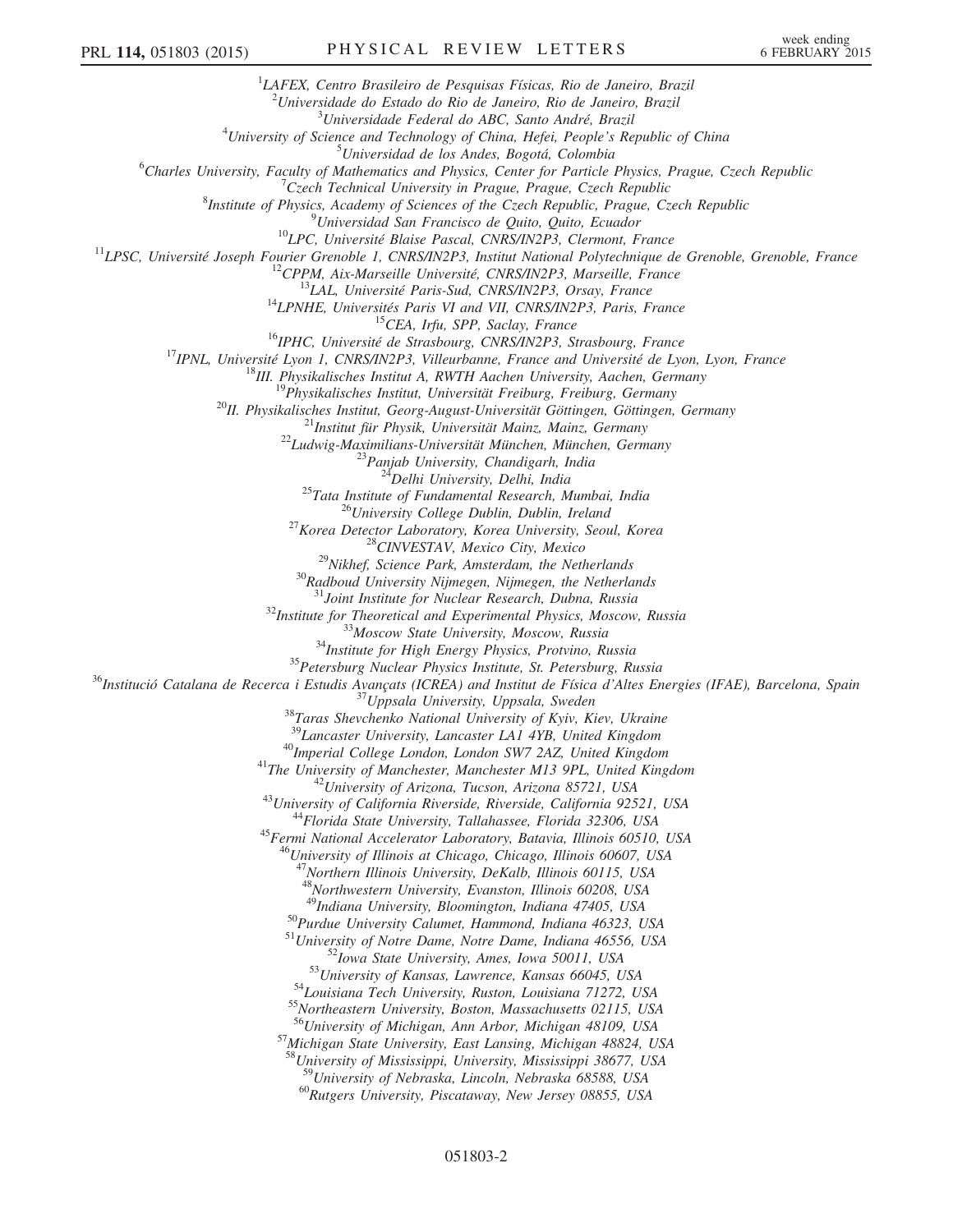<sup>61</sup>Princeton University, Princeton, New Jersey 08544, USA<br><sup>62</sup>State University of New York, Buffalo, New York 14260, USA<br><sup>63</sup>University of Rochester, Rochester, New York 14627, USA  $^{64}$ State University of New York, Stony Brook, New York 11794, USA  $^{65}$ Brookhaven National Laboratory, Upton, New York 11973, USA <sup>66</sup>Langston University, Langston, Oklahoma 73050, USA<br><sup>67</sup>University of Oklahoma, Norman, Oklahoma 73019, USA<br><sup>68</sup>Oklahoma State University, Stillwater, Oklahoma 74078, USA <sup>69</sup>Brown University, Providence, Rhode Island 02912, USA<br><sup>70</sup>University of Texas, Arlington, Texas 76019, USA<br><sup>71</sup>Southern Methodist University, Dallas, Texas 75275, USA<br><sup>72</sup>Rice University, Houston, Texas 77005, USA<br><sup>73</sup>  $74$ University of Washington, Seattle, Washington 98195, USA (Received 13 November 2014; published 4 February 2015)

We present a measurement of the forward-backward asymmetry in the production of  $B^{\pm}$  mesons,  $A_{FB}(B^{\pm})$ , using  $B^{\pm} \to J/\psi K^{\pm}$  decays in 10.4 fb<sup>-1</sup> of  $p\bar{p}$  collisions at  $\sqrt{s} = 1.96$  TeV collected by the D0 experiment during Run II of the Tevatron collider. A nonzero asymmetry would indicate a preference for a particular flavor, i.e., b quark or  $\bar{b}$  antiquark, to be produced in the direction of the proton beam. We extract  $A_{FR}(B^{\pm})$  from a maximum likelihood fit to the difference between the numbers of forward- and backward-produced  $B^{\pm}$  mesons. We measure an asymmetry consistent with zero:  $A_{FB}(B^{\pm}) =$  $[-0.24 \pm 0.41 \text{ (stat)} \pm 0.19 \text{ (syst)}]\%$ .

DOI: [10.1103/PhysRevLett.114.051803](http://dx.doi.org/10.1103/PhysRevLett.114.051803) PACS numbers: 13.25.Hw, 11.30.Er

Over the past few years there has been much interest in the forward-backward asymmetry in  $t\bar{t}$  production ( $A_{FB}^{t\bar{t}}$ ) [\[1\]](#page-6-14), especially since initial experimental results were larger than standard model (SM) predictions [\[2,3\].](#page-6-15) These observations prompted development of models beyond the SM that could explain the excess  $[4]$ . The corresponding asymmetry in  $bb$ production,  $A_{\text{FB}}^{b\bar{b}}$ , has the same sources as  $A_{\text{FB}}^{t\bar{t}}$  but is expected to have a smaller magnitude in the SM, making it an important probe of these new physics models [\[5,6\]](#page-6-17).

The most recent D0 measurements of  $A_{\text{FB}}^{t\bar{t}}$  [\[7\]](#page-6-18) agree with the SM [\[8\]](#page-6-19). A closely related quantity called the  $t\bar{t}$  charge asymmetry has been studied at the LHC [\[9,10\].](#page-6-20) The LHCb collaboration has recently measured the charge asymmetry between b and  $\bar{b}$  jets in pp collisions [\[11\].](#page-6-21)

A forward-backward asymmetry in the production of heavy quark Q is primarily caused by interference between tree-level and loop diagrams for  $q\bar{q} \rightarrow Q\bar{Q}$  interactions, and also by interference between initial and final state gluon radiation [\[12\]](#page-6-22). We measure the forward-backward asymmetry using fully reconstructed  $B^{\pm} \to J/\psi(\to \mu^+\mu^-)K^{\pm}$ decays where the  $B^{\pm}$  directly identifies the quark flavor (i.e., b or  $\bar{b}$ ). Compared to b jet reconstruction, this method has the advantages that the charge of the  $b$  quark is unambiguously determined, and there is no need to account for  $B^0/\bar{B^0}$  oscillations. The quantity  $A_{\text{FB}}(B^\pm)$  is sensitive to the same production asymmetries as  $A_{FB}^{b\bar{b}}$ . In  $p\bar{p}$  collisions, the forward category indicates a  $b(\bar{b})$  quark, or  $B^{-}(B^{+})$  meson, emitted with a longitudinal momentum component in the direction of the proton (antiproton) beam.

<span id="page-2-0"></span>We reconstruct a  $B^{\pm}$  meson and categorize it as forward or backward with a variable  $q_{FB} = -q_B sgn(\eta_B)$ , where  $q_B$ is the  $B^{\pm}$  meson electric charge, sgn(x) is the sign function, and  $\eta_B$  is the  $B^{\pm}$  meson pseudorapidity [\[13\]](#page-6-23). The forwardbackward asymmetry of the  $B^{\pm}$  mesons is

$$
A_{\rm FB}(B^{\pm}) = \frac{N(q_{\rm FB} > 0) - N(q_{\rm FB} < 0)}{N(q_{\rm FB} > 0) + N(q_{\rm FB} < 0)}.
$$
 (1)

Inclusive predictions of  $A_{\text{FB}}^{b\bar{b}}$  give positive asymmetries of  $\approx 0.5\%$  [\[5,14\]](#page-6-17), but the mass scales of the  $b\bar{b}$  pairs considered  $[M(b\bar{b}) > 35$  GeV, or  $p(b) > \approx 15$  GeV] are more relevant for a jet-based analysis. To make SM predictions tailored to our kinematics and selections, we produce next-to-leading-order Monte Carlo (MC) samples for OCD production of  $B^{\pm}$  in the process  $p\bar{p} \rightarrow b\bar{b}X$ . MC events are generated using MC@NLO [\[15\]](#page-6-24) with parton distribution function (PDF) set CTEQ6M1 [\[16\]](#page-6-25) and HERWIG [\[17\]](#page-6-26) for parton showering and hadronization. Detector simulation is performed using GEANT3 [\[18\].](#page-6-27)

The D0 experiment collected data at  $\sqrt{s} = 1.96$  TeV during Run II of the Fermilab Tevatron  $p\bar{p}$  collider, from 2002 until the Tevatron shutdown in 2011. The D0 detector is described in detail elsewhere [\[19\].](#page-6-28) For this analysis, the most important detector elements are the central tracking and muon systems. The central tracking system consists of a silicon microstrip tracker and a central fiber tracker, both located within a 1.9 T superconducting solenoidal magnet, with designs optimized for tracking and vertex finding at pseudorapidities  $|\eta| < 3$  and  $|\eta| < 2.5$ , respectively.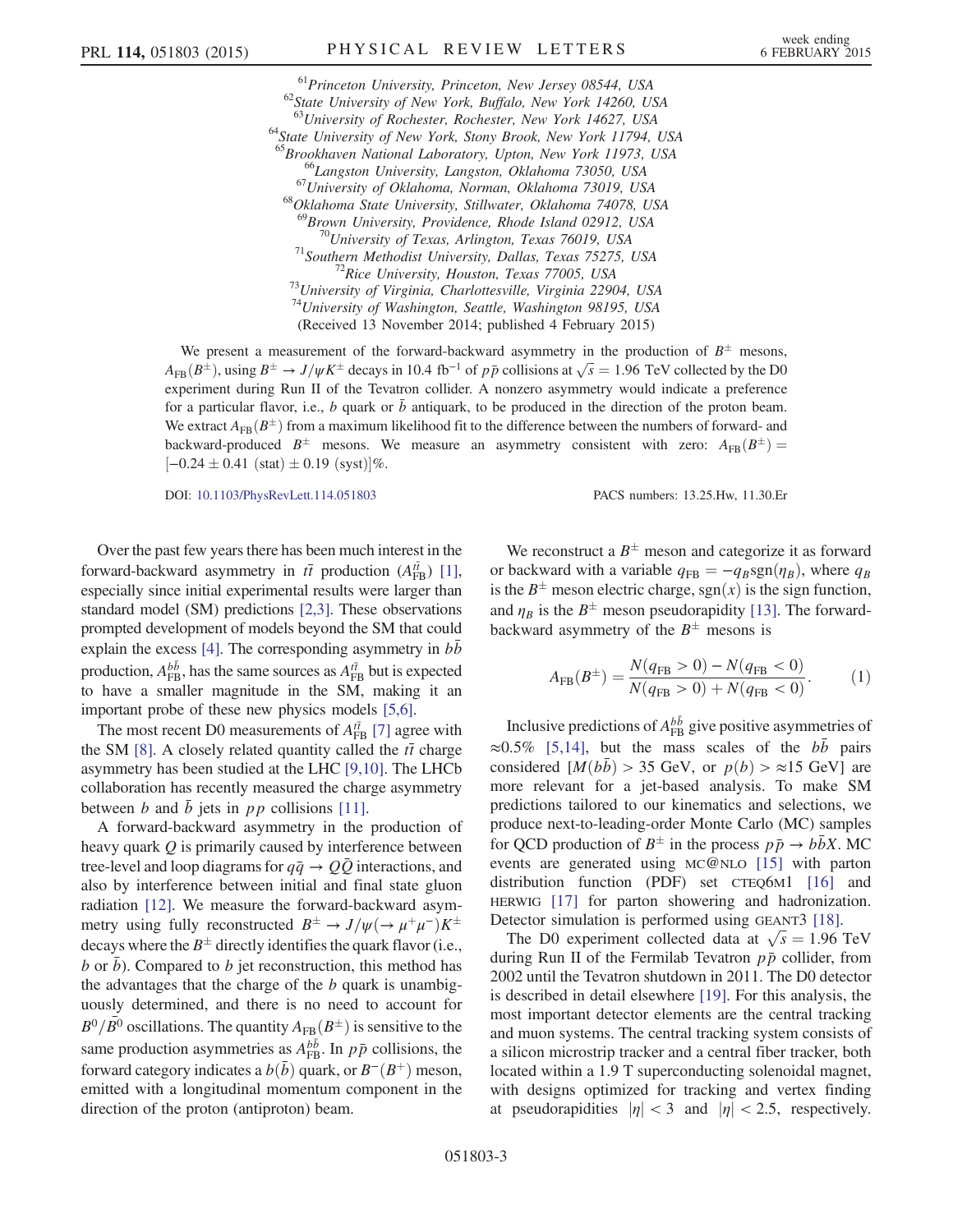The muon system has a layer of tracking detectors and scintillation trigger counters outside a liquid argon sampling calorimeter and two similar layers outside a 1.8 T iron toroid [\[20\]](#page-6-29), and covers the region  $|\eta_{\text{det}}| \approx 2$  where  $|\eta_{\text{det}}|$  is measured from the center of the detector. The solenoid and toroid magnet polarities were reversed approximately every two weeks giving nearly equal beam exposure to each polarity combination. The data used in this analysis were collected with a suite of single muon and dimuon triggers.

We select  $B^{\pm} \rightarrow J/\psi K^{\pm}$  candidates from the D0 Run II data set with an integrated luminosity of 10.4 fb<sup>-1</sup>. Candidates are reconstructed by identifying a pair of oppositely charged muons (decay products of the  $J/\psi$ meson) produced along with a charged track (the  $K^{\pm}$ candidate) at a common vertex displaced from the  $p\bar{p}$ interaction vertex.

All tracks must lie within the pseudorapidity coverage of the muon and central tracking systems,  $|\eta| < 2.1$ . Selected muons have transverse momentum  $p_T > 1.5$  GeV, and  $K^{\pm}$ candidates have  $p_T > 0.7$  GeV. At least one muon must traverse both inner and outer layers of the muon detector. Both muons must match to tracks in the central tracking system. The  $J/\psi$  candidates with reconstructed invariant mass  $M(\mu^+\mu^-)$  between 2.7 and 3.45 GeV are accepted if their transverse decay length  $(L_{xy})$  uncertainty is less than 0.1 cm, where  $L_{xy}$  is the distance from the  $p\bar{p}$  vertex to a particle's decay vertex in the x-y plane. The cosine of the pointing angle [\[21\]](#page-7-0) must be greater than zero.

The combination of  $\mu^+$ ,  $\mu^-$ , and  $K^{\pm}$  tracks to form a  $B^{\pm}$ decay vertex must have  $\chi^2$  < 16 for 3 degrees of freedom, and the cosine of the  $B^{\pm}$  pointing angle must be above 0.8.  $B^{\pm}$  candidates are accepted if they are significantly displaced from the  $p\bar{p}$  vertex. Their transverse decay length significance (defined as  $L_{xy}$  divided by its uncertainty) must be greater than three. To calculate the  $B^{\pm}$  candidate mass we correct the muon momenta by constraining  $M(\mu^+\mu^-)$  to the world average  $J/\psi$  meson mass [\[22\]](#page-7-1). The selected  $B^{\pm}$  mass range is 5.05–5.65 GeV.

Because definitions of forward and backward are tied directly to sgn $(\eta_B)$ , the ambiguous region near  $\eta_B = 0$  is given special consideration. We compare  $\eta$  of the  $B^{\pm}$ mesons and their parent *b* quarks at the production and reconstruction levels in MC@NLO. Rejecting events with  $|\eta_B|$  < 0.1 removes all  $B^{\pm}$  mesons reconstructed with incorrect  $q_{FB}$  without significantly affecting  $A_{FB}(B^{\pm})$ . After the cut, more than 99.9% of  $B^{\pm}$  mesons give the same  $q_{FB}$  as the parent b quark, indicating minimal hadronization effects on  $A_{FB}(B^{\pm})$ . The distribution of  $(\eta_b - \eta_B)$  has a rms width of 0.11.

Background rejection is improved using a boosted decision tree (BDT) [\[23\]](#page-7-2) trained on a simulated MC signal sample and a background sample from data sidebands around the selected  $B^{\pm}$  mass range (4.0–5.05 and 5.65– 7.0). Leading-order signal MC events are generated with PYTHIA [\[24\]](#page-7-3) and processed through the same reconstruction code used for data. We weight MC events so that the  $p_T$ distributions of the muons match the distributions in data, which are affected by trigger inefficiencies. Additional weights are applied to match distributions of  $p_T(B^{\pm})$ ,  $p_T(K^{\pm})$ , and  $\chi^2$  of the  $B^{\pm}$  decay vertex fit to data distributions. Finally, we weight MC events so that the probability of reconstructing isolated muons or  $B^{\pm}$  candidates matches the probability measured in data. Isolated particles have no other tracks in a cone of size  $\Delta \mathcal{R} = 1$ around them, where  $\Delta \mathcal{R} = \sqrt{\Delta \phi^2 + \Delta \eta^2}$  is the angular separation between tracks. This weighting gives optimal agreement between data and simulation in all 40 BDT input variables, which include particle momenta, distances from the  $p\bar{p}$  vertex, decay lengths, pointing angles, isolation of the muons and  $B^{\pm}$  meson, and azimuthal angle separation for various particle pairs. A cut on the BDT discriminant is chosen to minimize the statistical uncertainty of  $A_{FB}(B^{\pm})$ . After all cuts we find one  $B^{\pm}$  candidate in 98.5% of events, with the remainder having two or more candidates. All candidates are used independently in this analysis.

We extract  $A_{FB}(B^{\pm})$  from a maximum likelihood fit incorporating a signal probability distribution and three background distributions (see below), which are functions of the reconstructed  $B^{\pm}$  mass  $m_{J/\psi K}$  and the kaon energy  $E_K$ . The signal distribution  $S(m_{J/\psi K}, E_K)$  is modeled by a double-Gaussian function with six parameters, where both Gaussians have the same mean but different widths. The widths have an exponential dependence on  $E_K$ . Signal parameters are allowed to differ for the  $\eta < -0.1$  and  $\eta > 0.1$  regions to account for slight differences in the magnetic field along the beam direction.

The background distribution  $P(m_{J/\psi K}, E_K)$  describes  $B^{\pm} \rightarrow J/\psi \pi^{\pm}$  events where the pion is assigned the kaon mass, creating an artificially high reconstructed  $B^{\pm}$  mass. Distribution  $P$  is a reflection of  $S$  with the mean mass value shifted to account for the  $K/\pi$  mass difference and the widths scaled by a ratio of the mean mass values. Background distribution  $T(m_{J/\psi K})$  describes partially reconstructed decays of type  $B_x \rightarrow J/\psi h^{\pm}X$ , which have reconstructed mass lower than the  $B^{\pm}$  mass. Distribution T is empirically modeled using a threshold function with a floating inflection point and the slope fixed from MC simulation [\[25,26\].](#page-7-4) Finally, the background distribution  $E(m_{J/\psi K}, E_K)$  describes a combinatoric background and is modeled using an exponential function with three parameters, where the slope depends on  $E_K$ .

The unbinned fit minimizes LLH, the negative log of the likelihood function  $\mathcal{L}_n$  summed over N selected  $B^{\pm}$ candidates, each with weight  $w_n$  (defined below):

$$
LLH = -2\sum_{n=1}^{N} w_n \ln(\mathcal{L}_n).
$$
 (2)

Here  $\mathcal{L}_n$  is a function of the four probability density distributions, with each assigned sample fraction  $f_i$  and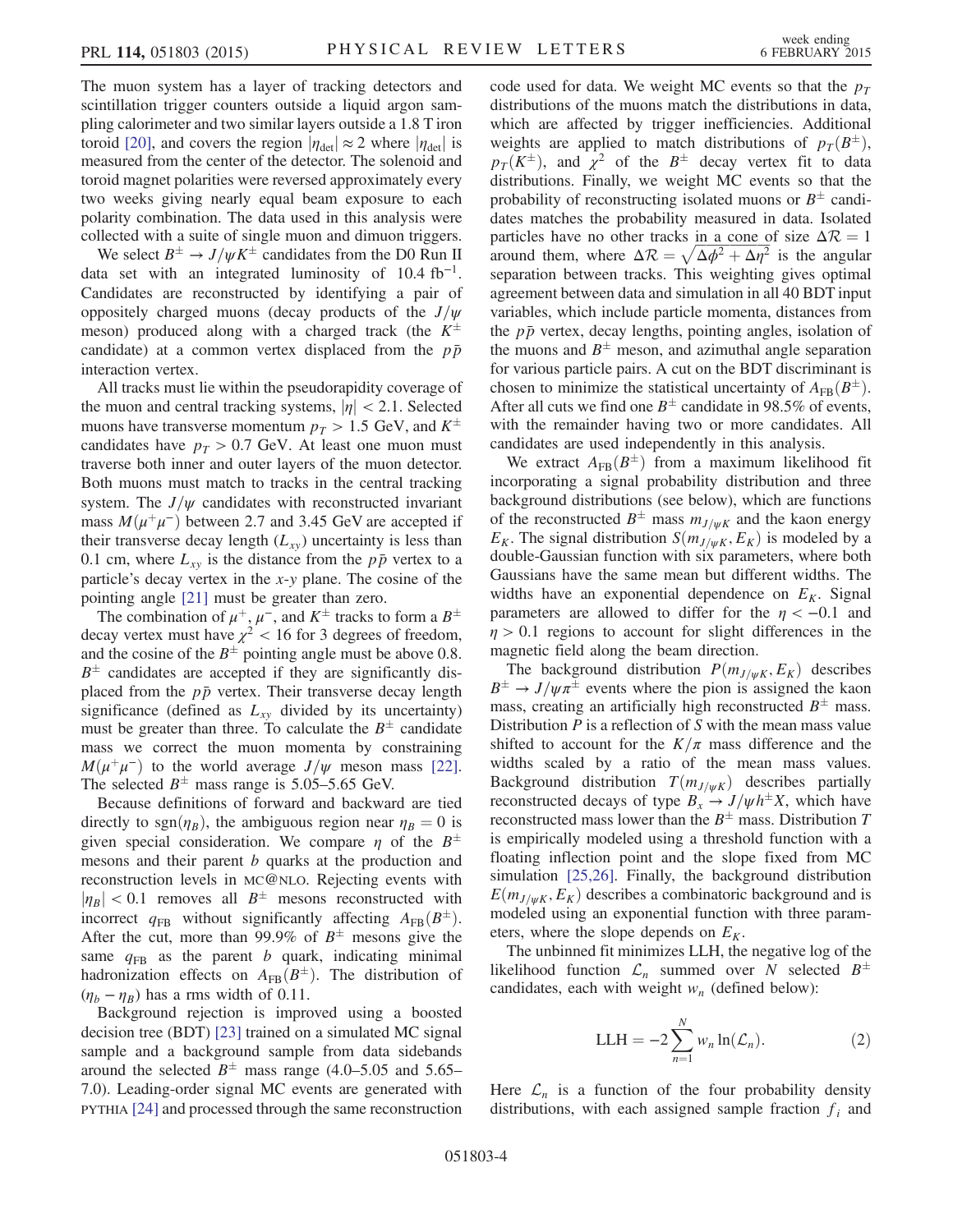forward-backward asymmetry  $A_i$ . While systematic effects were studied, the  $A_i$  parameters were blinded by adding unknown random offsets. The likelihood  $\mathcal{L}_n$  has 26 parameters and is normalized to 1:

$$
\mathcal{L}_n = \alpha(E_K)[f_S(1 + q_{FB}A_S)S + f_P(1 + q_{FB}A_P)P + f_T(1 + q_{FB}A_T)T] + f_E(1 + q_{FB}A_E)E,
$$
(3)

where  $f_E = [1 - \alpha(E_K)(f_S + f_P + f_T)]$  and  $\alpha(E_K)$  uses three parameters to describe the dependence of the sample fractions on  $E_K$  [\[25\].](#page-7-4)

Asymmetries in the detector material and  $J/\psi$  or  $K^{\pm}$ reconstruction between  $\eta$  < 0 (the "north" side of the detector) and  $\eta > 0$  (the "south" side) can result in an apparent  $A_{FB}$ . A north-south asymmetry is defined as  $A_{\text{NS}} = (N_N - N_S)/(N_N + N_S)$ . Because  $B^+$  and  $B^-$  particles on the same side of the detector have opposite  $q_{FB}$ , corrections for north-south efficiency differences will generally cancel when determining  $A_{FB}(B^{\pm})$ . We measure  $A_{\text{NS}}$  in data samples with no expected production asymmetries. Decays of  $\phi \rightarrow K^+K^-$  are used to measure  $A_{\text{NS}}(K^{\pm})$ . Signal and background models are determined from MC simulation and a  $\chi^2$  minimization fit is performed simultaneously on north- and south-side data. We measure  $A_{NS}(K^{\pm})$  in bins of leading kaon  $|\eta|$ ; there is no significant dependence on  $p_T$ . Integrated over all  $|\eta|$ ,  $A_{NS}(K^+)$  =  $(0.39 \pm 0.22)\%$  and  $A_{\rm NS}(K^-) = (0.64 \pm 0.23)\%$ .

We measure  $A_{\text{NS}}(J/\psi)$  using prompt  $J/\psi \rightarrow \mu^+\mu^$ decays.  $J/\psi$  mesons with significant  $L_{xy}$  are generally from B decays which could exhibit a north-south asymmetry due to  $A_{FB}(B^{\pm})$ . To reduce the fraction of nonprompt  $J/\psi$  mesons to a negligible level we require the  $J/\psi L_{xy}$ significance to be less than 1.5. Background events under the peak from 2.9–3.3 GeV are removed with a sideband subtraction, and  $A_{\text{NS}}(J/\psi)$  is calculated in bins of  $|\eta|$  and  $p_T$ . Integrated over all  $|\eta|$  and  $p_T$ ,  $A_{NS}(J/\psi)$  =  $(-0.41 \pm 0.04)\%$ .

Measured  $A_{\text{NS}}$  values are used to determine "efficiency" weights"  $w_{K^{\pm}}$  and  $w_{J/\psi}$  that equalize the relative reconstruction efficiencies on both sides of the detector. Applying these weights has a small effect on  $A_{FB}(B^{\pm})$ : a shift of 0.06% from  $w_{K^{\pm}}$  and a shift of  $-0.01\%$  from  $w_{J/\psi}$ . Uncertainties on  $A_{NS}(J/\psi)$  and  $A_{NS}(K^{\pm})$  contribute an uncertainty of 0.003% to  $A_{FB}(B^{\pm})$ , determined using an ensemble test with 500 Gaussian variations of the  $A_{NS}$ values.

The total event weight is  $w_n = w_{\text{magnet}} w_{K^{\pm}} w_{J/\psi}$ , where  $w_{\text{magnet}}$  equalizes the number of events in eight settings of solenoid polarity, toroid polarity, and  $B^{\pm}$  charge. Equalizing the contribution from each magnet polarity combination removes tracking charge asymmetries to first order, since in one polarity a  $B^+$  is reconstructed with the same sign of curvature as a  $B^-$  in the opposite polarity. Also equalizing the number of  $B^+$  and  $B^-$  candidates eliminates the need to correct for different  $K^+$  and  $K^-$  interaction cross sections in the detector [\[27\]](#page-7-5).

The weighted data sample contains 160 360  $B^{\pm}$  candidates and the fit yields 89 328  $\pm$  349  $B^{\pm} \rightarrow J/\psi K^{\pm}$  decays. Although the fit was unbinned, to visualize the data and fit quality, binned distributions of invariant mass  $M(J/\psi K)$ for the sum and the difference in the numbers of forward and backward  $B^{\pm}$  candidates with their projected fits are shown in Figs. [1](#page-4-0) and [2.](#page-5-0) Over both mass distributions we obtain  $\chi^2$ /ndf = 249/214. We measure a signal asymmetry consistent with zero:  $A_{FB}(B^{\pm}) = [-0.24 \pm 0.41 \text{ (stat)}]\%$ . The asymmetry is consistent over time and with  $B^+$  and  $B^$ samples fitted separately. Asymmetries of the background distributions are also consistent with zero.

To determine systematic uncertainties on  $A_{FB}(B^{\pm})$  a number of variations are made to the analysis. Data sample variations include training four alternative BDTs with different variables or input samples and using a range of BDT discriminant cuts. Fit variations include varying the  $B^{\pm}$  mass range, removing dependences on  $E_K$  from the distributions, allowing the slope of  $T(m_{J/\psi K})$  to float, and fixing the background asymmetry parameters to zero.

To estimate the systematic error from the reconstruction asymmetries we measure  $A_{NS}(J/\psi)$  and  $A_{NS}(K^{\pm})$  using alternate data samples and calculations in different bins or with alternate fit parameters. Biases in the fitting procedure are explored with ensemble tests on randomized data, comparing input and fitted values of  $A_{FB}(B^{\pm})$ . No bias is observed, and a systematic uncertainty is assigned based on the spread of results in the ensemble test. The total

<span id="page-4-0"></span>

FIG. 1 (color online). Invariant mass  $M(J/\psi K)$  of (forward + backward) events with fitted distributions. The lower pane shows the residuals.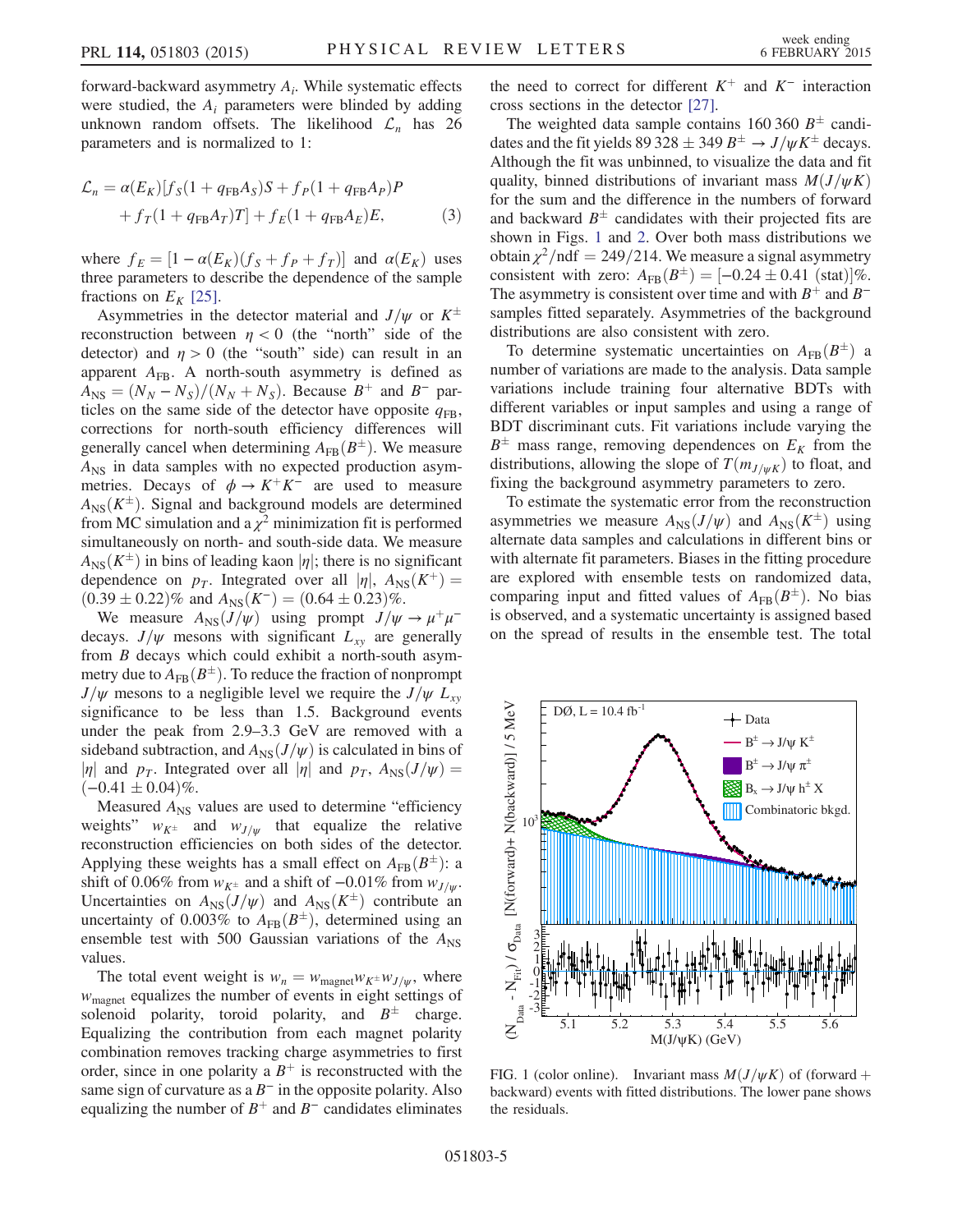<span id="page-5-0"></span>

FIG. 2 (color online). Invariant mass  $M(J/\psi K)$  of (forward − backward) events with fitted distributions which include the asymmetry parameters  $A_i$ .

systematic uncertainty on the data measurement is 0.19%, as summarized in Table [I](#page-5-1).

To compare this measurement to the SM, the MC@NLO simulation is analyzed as described above, applying  $B^{\pm} \rightarrow J/\psi K^{\pm}$  selections and weights to correct for muon trigger effects. Additionally, reconstructed muon and kaon tracks must match tracks from generated  $B^{\pm} \rightarrow J/\psi K^{\pm}$ decays. Since matching reconstructed and generated  $B^{\pm}$ mesons leaves no background events,  $A_{FB}^{SM}(B^{\pm})$  is calculated directly according to Eq. [\(1\)](#page-2-0).

The dominant systematic uncertainty on  $A_{FB}^{SM}(B^{\pm})$  is due to renormalization and factorization energy scale choices. MC@NLO defines  $\mu_R$  and  $\mu_F$  for renormalization and factorization energy scales [\[15\]](#page-6-24) as the square root of the average of  $m_T^2 = m^2 + p_T^2$  for the b and  $\bar{b}$  quarks [\[28\]](#page-7-6), with b quark mass *m* set to 4.75 GeV. Since  $A_{FB}^{b\bar{b}}$  is zero at leading order, there is a large scale dependence in predictions at nextto-leading order [\[29\].](#page-7-7) Both scales are varied independently from  $\frac{1}{2}\mu_{R,F}$  to  $2\mu_{R,F}$  to estimate an uncertainty due to uncalculated higher orders. Half the largest spread of variations gives a systematic uncertainty of 0.44%. The uncertainty on  $A_{FB}^{SM}(B^{\pm})$  due to b quark fragmentation is estimated by weighting events so the distribution of  $p(B^{\pm})$ <sub>l</sub> $/p(b)$  matches a Bowler function [\[30\]](#page-7-8) tuned to LEP data or SLD data, where  $p(B^{\pm})_{\parallel}$  is the component of

<span id="page-5-1"></span>TABLE I. Summary of uncertainties on  $A_{FB}(B^{\pm})$  in data.

| Source                                                                                | Uncertainty                      |
|---------------------------------------------------------------------------------------|----------------------------------|
| Statistical                                                                           | $0.41\%$                         |
| Alternative BDTs and cuts<br>Fit variations<br>Reconstruction asymmetries<br>Fit bias | 0.17%<br>0.06%<br>0.05%<br>0.02% |
| Systematic uncertainty                                                                | 0.19%                            |
| Total uncertainty                                                                     | $0.45\%$                         |

 $p(B^{\pm})$  in the b quark direction. Half the largest spread of variations to  $A_{FB}^{SM}(B^{\pm})$  is 0.25%. The negligible PDF uncertainty of 0.03% is calculated by varying the twenty CTEQ6M1 eigenvectors by their uncertainties and determining the standard deviation of the variations. We find  $A_{\text{FB}}^{\text{SM}}(B^{\pm}) = [2.31 \pm 0.34 \text{ (stat)} \pm 0.51 \text{ (syst)}]\%$ . Combining all data and MC uncertainties in quadrature, the MC@NLO result differs from data by  $(2.55 \pm 0.76)\%$ , or 3.3 standard deviations.

Figure [3](#page-5-2) shows measurements of  $A_{FB}(B^{\pm})$  and  $A_{FB}^{SM}(B^{\pm})$ versus transverse momentum and pseudorapidity. The fully reconstructed  $J/\psi K^{\pm}$  final state produces good kinematic agreement between reconstructed and generated  $B^{\pm}$  mesons, so corrections to recover the true  $B^{\pm}$  kinematics are unnecessary. The average  $p_T$  of the  $B^{\pm}$  mesons is 12.9 GeV. We find that  $A_{FB}(B^{\pm})$  is systematically lower than  $A_{FB}^{SM}(B^{\pm})$  for all pseudorapidities, and for  $p_T(B) = 9{\text -}30 \text{ GeV}$ . Considering the MC systematic uncertainties to be correlated (uncorrelated), Fig.  $3(a)$ has  $\chi^2 = 10.3$  (11.8) for three bins and Fig. [3\(b\)](#page-5-2) has  $\chi^2 = 6.6$  (7.0) for seven bins.

In conclusion, we have measured the forward-backward asymmetry in the production of  $B^{\pm}$  mesons with  $B^{\pm} \rightarrow J/\psi K^{\pm}$  decays in  $p\bar{p}$  collisions at  $\sqrt{s} = 1.96$  TeV.

<span id="page-5-2"></span>

FIG. 3 (color online). Comparison of  $A_{FB}(B^{\pm})$  and  $A_{FB}^{SM}(B^{\pm})$  in bins of (a)  $|\eta_B|$  and (b)  $p_T(B)$ . Data points and MC bands include statistical uncertainties convoluted with systematic uncertainties.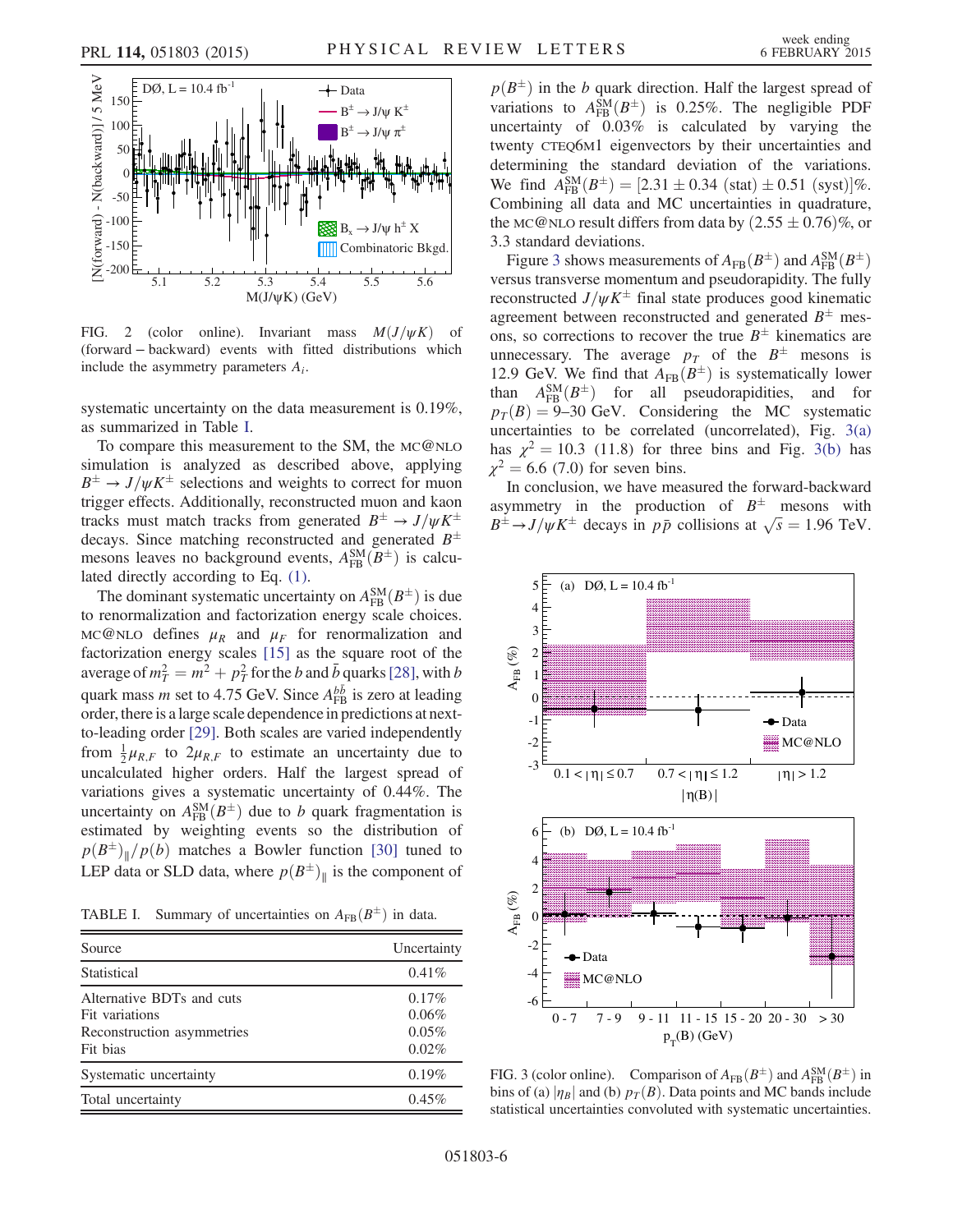For  $B^{\pm}$  mesons with a mean  $p_T$  of 12.9 GeV, the result is  $A_{FB}(B^{\pm}) = [-0.24 \pm 0.41 \text{ (stat)} \pm 0.19 \text{ (syst)}]\%$ , which is the first measurement of this quantity. The observed discrepancy of  $\approx$ 3 standard deviations between our measurement and the MC@NLO estimate suggests that more rigorous determination of the standard model prediction is needed to interpret these results.

We thank the staffs at Fermilab and collaborating institutions, and acknowledge support from the Department of Energy and National Science Foundation (United States of America); Alternative Energies and Atomic Energy Commission and National Center for Scientific Research/National Institute of Nuclear and Particle Physics (France); Ministry of Education and Science of the Russian Federation, National Research Center "Kurchatov Institute" of the Russian Federation, and Russian Foundation for Basic Research (Russia); National Council for the Development of Science and Technology and Carlos Chagas Filho Foundation for the Support of Research in the State of Rio de Janeiro (Brazil); Department of Atomic Energy and Department of Science and Technology (India); Administrative Department of Science, Technology and Innovation (Colombia); National Council of Science and Technology (Mexico); National Research Foundation of Korea (Korea); Foundation for Fundamental Research on Matter (The Netherlands); Science and Technology Facilities Council and The Royal Society (United Kingdom); Ministry of Education, Youth and Sports (Czech Republic); Bundesministerium für Bildung und Forschung (Federal Ministry of Education and Research) and Deutsche Forschungsgemeinschaft (German Research Foundation) (Germany); Science Foundation Ireland (Ireland); Swedish Research Council (Sweden); China Academy of Sciences and National Natural Science Foundation of China (China); and Ministry of Education and Science of Ukraine (Ukraine).

- [f](#page-0-5) Visitor from University College London, London, UK.
- <span id="page-6-12"></span>[g](#page-0-6) Visitor from Centro de Investigacion en Computacion - IPN, Mexico City, Mexico.
- <span id="page-6-9"></span>[h](#page-0-7) Visitor from Universidade Estadual Paulista, São Paulo, Brazil.
- <span id="page-6-11"></span>[i](#page-0-8) Visitor from Karlsruher Institut für Technologie (KIT) - Steinbuch Centre for Computing (SCC), D-76128 Karlsruhe, Germany.
- Visitor from Office of Science, U.S. Department of Energy, Washington, D.C. 20585, USA.

<span id="page-6-3"></span>[k](#page-0-9) Visitor from American Association for the Advancement of Science, Washington, D.C. 20005, USA.

<span id="page-6-1"></span>[l](#page-0-10) Visitor from Kiev Institute for Nuclear Research, Kiev, Ukraine.

<span id="page-6-7"></span>[mV](#page-0-11)isitor from University of Maryland, College Park, Maryland 20742, USA.

<span id="page-6-13"></span><sup>[n](#page-0-12)</sup>Visitor from European Orgnaization for Nuclear Research (CERN), Geneva, Switzerland.

- <span id="page-6-14"></span>[1] L. G. Almeida, G. Sterman, and W. Vogelsang, [Phys. Rev. D](http://dx.doi.org/10.1103/PhysRevD.78.014008) 78[, 014008 \(2008\);](http://dx.doi.org/10.1103/PhysRevD.78.014008) J. H. Kühn and G. Rodrigo, [J. High](http://dx.doi.org/10.1007/JHEP01(2012)063) [Energy Phys. 01 \(2012\) 063;](http://dx.doi.org/10.1007/JHEP01(2012)063) J. A. Aguilar-Saavedra, D. Amidei, A. Juste, and M. Perez-Victoria [arXiv:1406.1798.](http://arXiv.org/abs/1406.1798)
- <span id="page-6-15"></span>[2] V. M. Abazov et al. (D0 Collaboration), [Phys. Rev. D](http://dx.doi.org/10.1103/PhysRevD.84.112005) 84, [112005 \(2011\).](http://dx.doi.org/10.1103/PhysRevD.84.112005)
- [3] T. Aaltonen et al. (CDF Collaboration), [Phys. Rev. D](http://dx.doi.org/10.1103/PhysRevD.83.112003) 83, [112003 \(2011\);](http://dx.doi.org/10.1103/PhysRevD.83.112003) 87[, 092002 \(2013\);](http://dx.doi.org/10.1103/PhysRevD.87.092002) 88[, 072003 \(2013\)](http://dx.doi.org/10.1103/PhysRevD.88.072003).
- <span id="page-6-16"></span>[4] M. I. Gresham, I.-W. Kim, and K. M. Zurek, [Phys. Rev. D](http://dx.doi.org/10.1103/PhysRevD.83.114027) 83[, 114027 \(2011\);](http://dx.doi.org/10.1103/PhysRevD.83.114027) J. A. Aguilar-Saavedra and M. Perez-Victoria, [J. High Energy Phys. 09 \(2011\) 097;](http://dx.doi.org/10.1007/JHEP09(2011)097) J. F. Kamenik, J. Shu, and J. Zupan, [Eur. Phys. J. C](http://dx.doi.org/10.1140/epjc/s10052-012-2102-2) 72, 2102 [\(2012\).](http://dx.doi.org/10.1140/epjc/s10052-012-2102-2)
- <span id="page-6-17"></span>[5] B. Grinstein and C. W. Murphy, [Phys. Rev. Lett.](http://dx.doi.org/10.1103/PhysRevLett.111.062003) 111, [062003 \(2013\);](http://dx.doi.org/10.1103/PhysRevLett.111.062003) 112[, 239901\(E\) \(2014\).](http://dx.doi.org/10.1103/PhysRevLett.112.239901)
- <span id="page-6-18"></span>[6] S. Ipek, Phys. Rev. D **87**[, 116010 \(2013\).](http://dx.doi.org/10.1103/PhysRevD.87.116010)
- [7] V. M. Abazov et al. (D0 Collaboration), [Phys. Rev. D](http://dx.doi.org/10.1103/PhysRevD.87.011103) 87, [011103\(R\) \(2013\);](http://dx.doi.org/10.1103/PhysRevD.87.011103) 88[, 112002 \(2013\);](http://dx.doi.org/10.1103/PhysRevD.88.112002) 90[, 072011 \(2014\).](http://dx.doi.org/10.1103/PhysRevD.90.072011)
- <span id="page-6-19"></span>[8] W. Bernreuther and Z.-G. Si, [Phys. Rev. D](http://dx.doi.org/10.1103/PhysRevD.86.034026) 86, 034026 [\(2012\);](http://dx.doi.org/10.1103/PhysRevD.86.034026) M. Czakon, P. Fiedler, and A. Mitov, [arXiv:](http://arXiv.org/abs/1411.3007) [1411.3007.](http://arXiv.org/abs/1411.3007)
- <span id="page-6-20"></span>[9] S. Chatrchyan et al. (CMS Collaboration), [J. High Energy](http://dx.doi.org/10.1007/JHEP04(2014)191) [Phys. 04 \(2014\) 191.](http://dx.doi.org/10.1007/JHEP04(2014)191)
- [10] G. Aad et al. (ATLAS Collaboration), [J. High Energy Phys.](http://dx.doi.org/10.1007/JHEP02(2014)107) [02 \(2014\) 107.](http://dx.doi.org/10.1007/JHEP02(2014)107)
- <span id="page-6-21"></span>[11] R. Aaij et al. (LHCb Collaboration), [Phys. Rev. Lett.](http://dx.doi.org/10.1103/PhysRevLett.113.082003) 113, [082003 \(2014\).](http://dx.doi.org/10.1103/PhysRevLett.113.082003)
- <span id="page-6-22"></span>[12] J. H. Kühn and G. Rodrigo, [Phys. Rev. D](http://dx.doi.org/10.1103/PhysRevD.59.054017) 59, 054017 [\(1999\).](http://dx.doi.org/10.1103/PhysRevD.59.054017)
- <span id="page-6-23"></span>[13] The D0 collaboration defines a coordinate system with the z axis along the proton beam direction, the  $x$  axis pointing away from the Tevatron center, and the  $\nu$  axis pointing upwards. Pseudorapidity is defined as  $\eta = -\ln[\tan(\theta/2)]$ , where  $\theta$  is the laboratory frame polar angle. Angle  $\phi$  is the azimuthal angle in the x-y plane.
- <span id="page-6-24"></span>[14] A. V. Manohar and M. Trott, [Phys. Lett. B](http://dx.doi.org/10.1016/j.physletb.2012.04.013) **711**, 313 (2012).
- [15] S. Frixione and B. R. Webber, [J. High Energy Phys. 06](http://dx.doi.org/10.1088/1126-6708/2002/06/029) [\(2002\) 029;](http://dx.doi.org/10.1088/1126-6708/2002/06/029) S. Frixione, P. Nason, and B. R. Webber, [J. High Energy Phys. 08 \(2003\) 007.](http://dx.doi.org/10.1088/1126-6708/2003/08/007)
- <span id="page-6-25"></span>[16] J. Pumplin, D. R. Stump, J. Huston, H.-L. Lai, P. Nadolsky, and W.-K. Tung, [J. High Energy Phys. 07 \(2002\) 012;](http://dx.doi.org/10.1088/1126-6708/2002/07/012) D. Stump, J. Huston, J. Pumplin, W.-K. Tung, H.-L. Lai, S. Kuhlmann, and J. Francis Owens, [J. High Energy Phys. 10](http://dx.doi.org/10.1088/1126-6708/2003/10/046) [\(2003\) 046.](http://dx.doi.org/10.1088/1126-6708/2003/10/046)
- <span id="page-6-27"></span><span id="page-6-26"></span>[17] G. Corcella *et al.*, [J. High Energy Phys. 01 \(2001\) 010.](http://dx.doi.org/10.1088/1126-6708/2001/01/010)
- <span id="page-6-28"></span>[18] R. Brun and F. Carminati CERN Program Library Writeup W5013, 1993. We use GEANT version 3.15.
- <span id="page-6-29"></span>[19] V.M. Abazov et al. (D0 Collaboration), [Nucl. Instrum.](http://dx.doi.org/10.1016/j.nima.2006.05.248) Methods A 565[, 463 \(2006\)](http://dx.doi.org/10.1016/j.nima.2006.05.248).
- [20] V. M. Abazov et al., [Nucl. Instrum. Methods A](http://dx.doi.org/10.1016/j.nima.2005.07.008) 552, 372 [\(2005\);](http://dx.doi.org/10.1016/j.nima.2005.07.008) V. M. Abazov et al. (D0 Collaboration), [Nucl.](http://dx.doi.org/10.1016/j.nima.2013.11.050) [Instrum. Methods A](http://dx.doi.org/10.1016/j.nima.2013.11.050) 737, 281 (2014).

<span id="page-6-4"></span><span id="page-6-2"></span><span id="page-6-0"></span>[a](#page-0-0) Visitor from Augustana College, Sioux Falls, SD, USA.

<span id="page-6-5"></span>[b](#page-0-1) Visitor from The University of Liverpool, Liverpool, UK. [c](#page-0-2) Visitor from DESY, Hamburg, Germany.

<span id="page-6-10"></span>[d](#page-0-3) Visitor from Universidad Michoacana de San Nicolas de

<span id="page-6-6"></span>Hidalgo, Morelia, Mexico.

<span id="page-6-8"></span>[e](#page-0-4) Visitor from SLAC, Menlo Park, CA, USA.